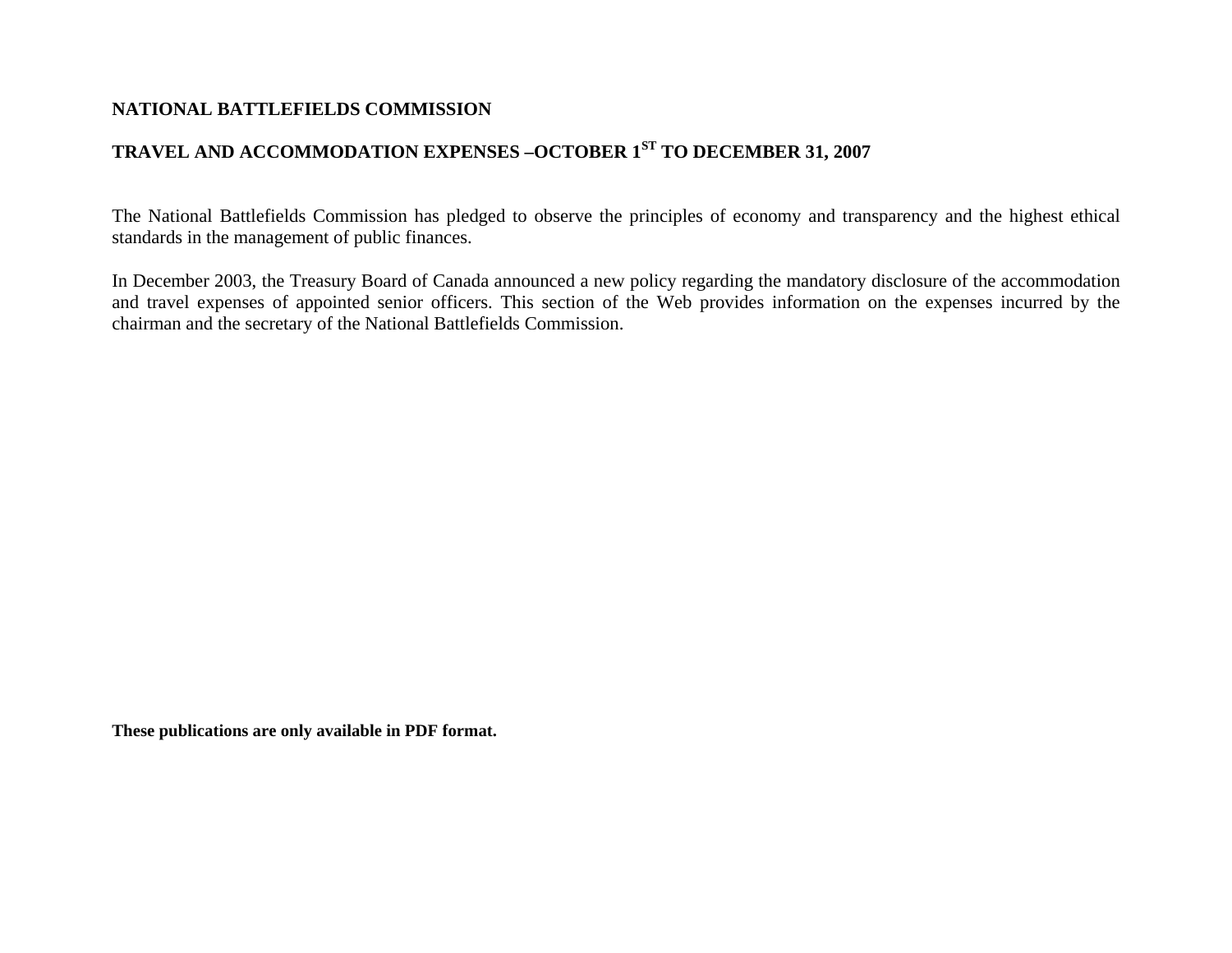#### **National Battlefields Commission**

### **Accommodation expenses – October 1 to December 31, 2007**

The chairman and the secretary of the Commission meet with senior officials of government departments and agencies and of the private sectors, and with Commission employees, external consultants and representatives of other organizations..

| <b>Date</b>                                 | <b>Purpose</b>                                          | <b>Place</b>                      | <b>Amount</b> |
|---------------------------------------------|---------------------------------------------------------|-----------------------------------|---------------|
| Chairman<br>Juneau, André                   |                                                         |                                   |               |
| 31 Oct '07                                  | Dinner (8 people) Board of directors meeting            | Québec (Louis Hébert Restaurant)  | \$590.12      |
| 01 Nov '07                                  | File - Brown Basin<br>Lunch (4 people)                  | Québec (Café restaurant du Musée) | \$191.49      |
| $06$ Nov $07$                               | Dinner (5 people)<br>File - Historical pageant          | Québec (Louis Hébert Restaurant)  | \$450.66      |
| 13 Nov '07                                  | File – Brown Basin<br>Lunch (2 people)                  | Québec (Chez Rascal Restaurant)   | \$51.03       |
| 16 Nov '07                                  | Breakfast (4 people)File - Historical pageant           | Québec (Café Tuscanos Restaurant) | \$32.84       |
| 04 Dec '07                                  | Lunch (5 people)<br>File - Summer festival agreement    | Québec (Le Concorde)              | \$155.61      |
| 18 Dec '07                                  | Various NBC files<br>Lunch (3 people)                   | Québec (Le Concorde)              | \$79.62       |
|                                             |                                                         |                                   | \$1 551.37    |
| <b>Secretary</b><br><b>Leullier, Michel</b> |                                                         |                                   |               |
| 03 Oct '07                                  | Lunch (3 people) Brown Basin file                       | Québec (Louis Hébert Restaurant)  | \$77.82       |
| 04 Oct '07                                  | Lunch (2 people) File - workshop                        | Québec (Complexe H)               | \$14.22       |
| 05 Nov '07                                  | Lunch (2 people) File - rue de Laune                    | Québec (Le St-Germain Resto-Bar)  | \$31.88       |
| 06 Nov '07                                  | Dinner (5 people) Historical pageant file               | Québec (Grand Café de Québec)     | \$152.04      |
| $12$ Nov $07$                               | Lunch (3 people) File Historical pageant                | Québec (Le Croque Délice)         | \$28.00       |
| 21 Nov '07                                  | Lunch (2 people) File - $100th$                         | Québec (Louis Hébert Restaurant)  | \$72.33       |
| 30 Nov '07                                  | Lunch (3 people) File - July 26, 2008 show - $100^{th}$ | Québec (Bâton Rouge)              | \$76.00       |
| 02 Dec '07                                  | Dinner (2 people) Friends of the Plains of Abraham      | Québec (L'Académie Restaurant)    | \$56.16       |
|                                             |                                                         |                                   | \$98.52       |
| 14 Dec '07                                  | Lunch (4 people) Collective agreement negotiation       | Québec (Louis Hébert Restaurant)  |               |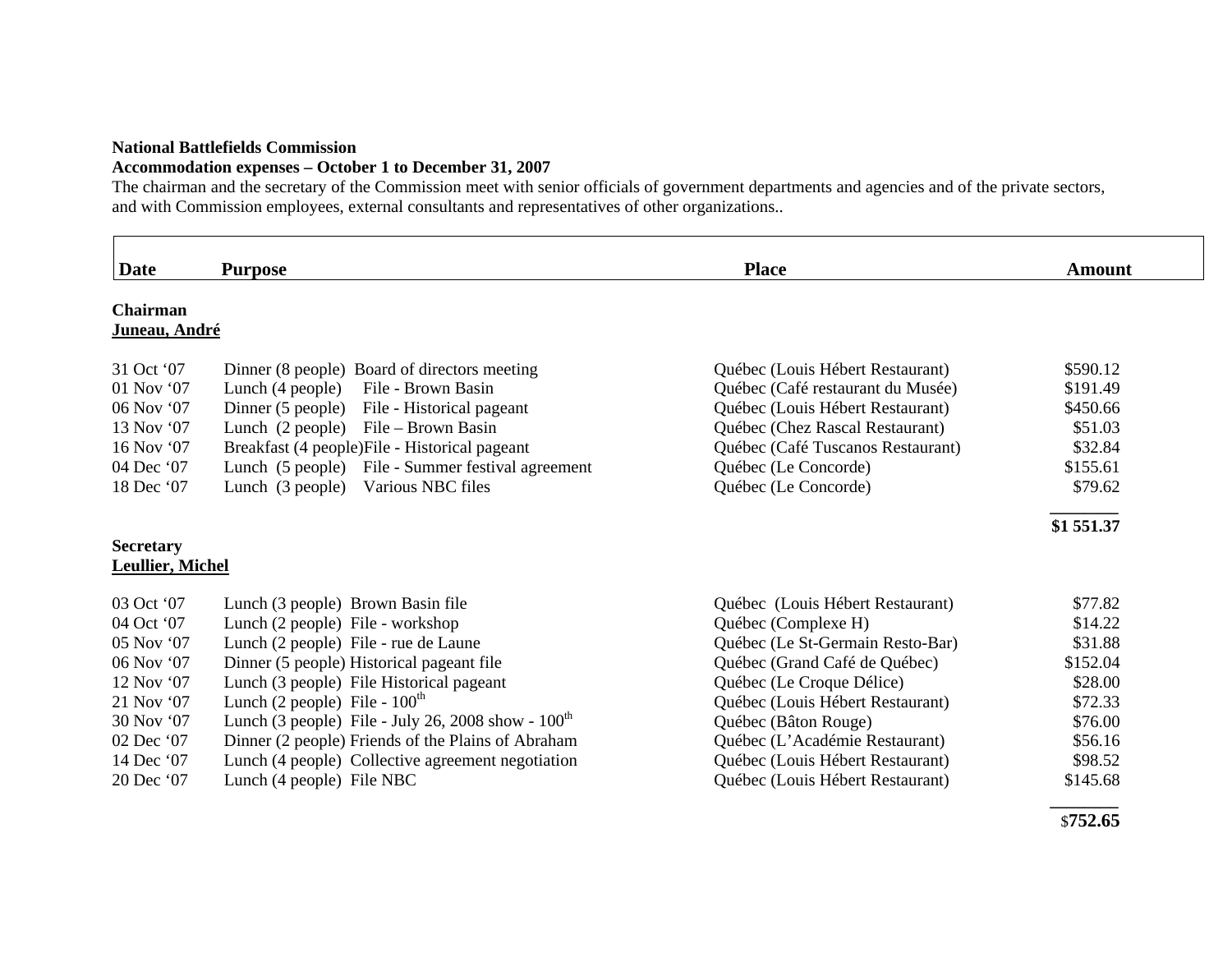#### **National Battlefields Commission**

### **Travel and other expenses – October 1 to December 31, 2007**

The chairman and the secretary of the Commission meet with senior officials of government departments and agencies and of the private sectors, and with Commission employees, external consultants and representatives of other organizations.

| Date | <b>Destination</b> | $\cdot$<br>: & Details<br>Purpose | <b>Plane</b><br>ticket | Uar<br>rental | odging_ | <b>Meals</b> | Others* | <b>\mount</b> |
|------|--------------------|-----------------------------------|------------------------|---------------|---------|--------------|---------|---------------|
|      |                    |                                   |                        |               |         |              |         |               |

**\* Includes mileage expenses, accessories, telephone, parking and other expenses**.

# **Chairman**

## **Juneau, André**

| 10 Oct '07 | Cell phone                      | Telephone expenses      |         | \$101.80 |
|------------|---------------------------------|-------------------------|---------|----------|
| 15 Oct '07 | Cap-Rouge - NBC                 | Mileage expenses        |         | \$16.80  |
| 16 Oct '07 | Cap-Rouge - NBC                 | Mileage expenses        |         | \$22.58  |
| 16 Oct '07 | Parking                         | Parking expenses        |         | \$5.00   |
| 17 Oct '07 | Cap-Rouge - Québec              | Mileage expenses        |         | \$21.53  |
| 17 Oct '07 | Cap-Rouge - NBC                 | Mileage expenses        |         | \$16.80  |
| 17 Oct '07 | Parking                         | Parking expenses        |         | \$7.00   |
| 19 Oct '07 | Cap-Rouge - NBC                 | Mileage expenses        |         | \$16.80  |
| 22 Oct '07 | Trip to Montreal                | Pageant meal – per diem |         | \$48.55  |
| 23 Oct '07 | Trip to Montreal                | Rental costs - car      | \$70.34 |          |
| 23 Oct '07 | Trip to Montreal                | Gas                     |         | \$56.45  |
| 23 Oct '07 | Office supplies                 | Ink                     |         | \$94.03  |
| 23 Oct '07 | Long distance, Internet and fax | Telephone expenses      |         | \$58.02  |
| 29 Oct '07 | Cap-Rouge - NBC                 | Mileage expenses        |         | \$16.80  |
| 31 Oct '07 | Cap-Rouge - NBC                 | Mileage expenses        |         | \$16.80  |
| 31 Oct '07 | Cap-Rouge - Québec              | Mileage expenses        |         | \$21.53  |
| 01 Nov '07 | Cap-Rouge - NBC                 | Mileage expenses        |         | \$16.80  |
| 02 Nov '07 | Cap-Rouge - NBC                 | Mileage expenses        |         | \$16.80  |
| 06 Nov '07 | Cap-Rouge - NBC x 2             | Mileage expenses        |         | \$33.60  |
| 07 Nov '07 | $Cap-Rouge-NBC$                 | Mileage expenses        |         | \$16.80  |
| 08 Nov '07 | Cap-Rouge - NBC                 | Mileage expenses        |         | \$16.80  |
| 08 Nov '07 | Cap-Rouge - Québec              | Mileage expenses        |         | \$25.20  |
| 08 Nov '07 | Parking                         | Parking expenses        |         | \$2.00   |
| 08 Nov '07 | Parking                         | Parking expenses        |         | \$3.50   |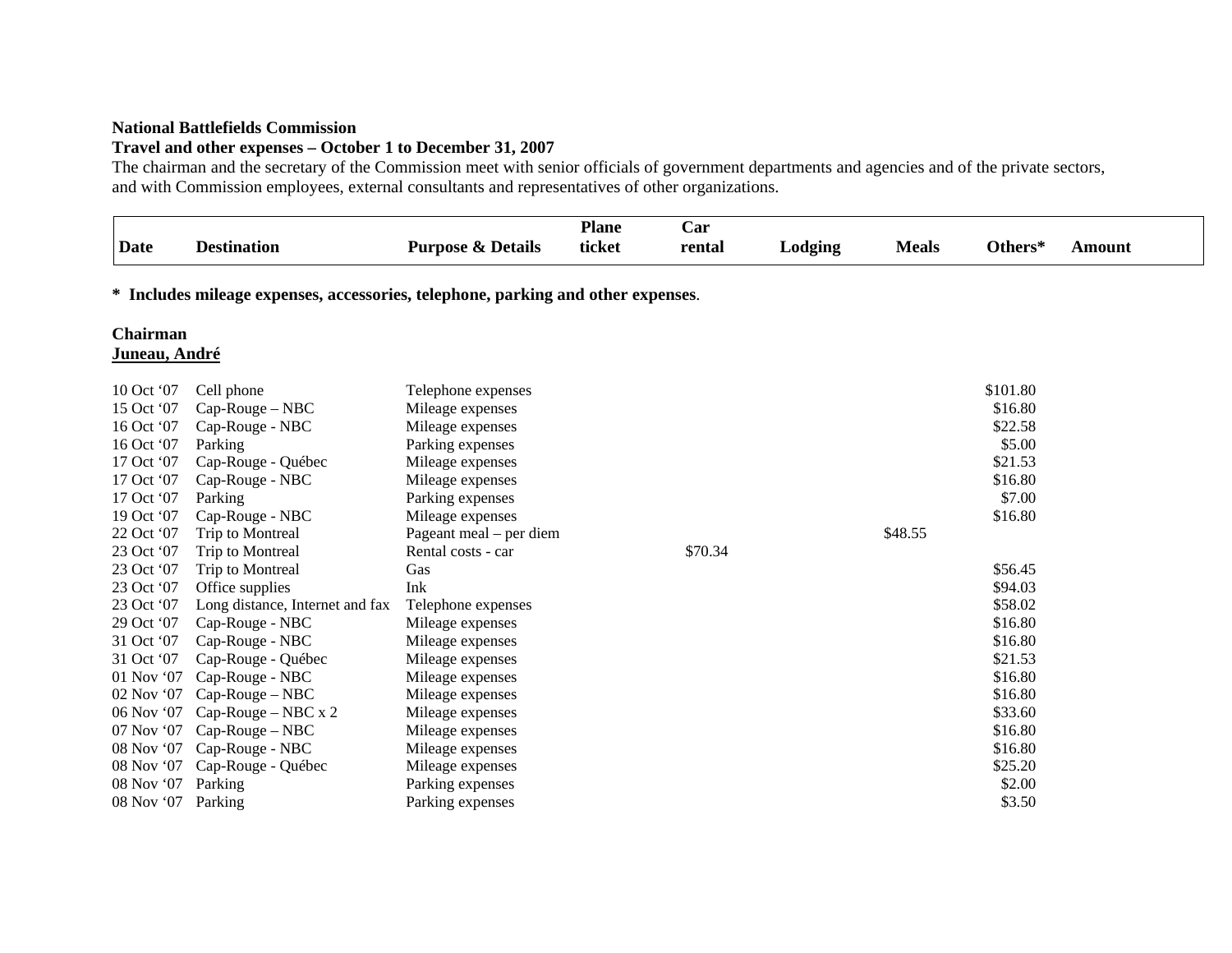|                       |                                                                       |                            | <b>Plane</b> | Car            |              |         |               |            |
|-----------------------|-----------------------------------------------------------------------|----------------------------|--------------|----------------|--------------|---------|---------------|------------|
| <b>Date</b>           | <b>Destination</b>                                                    | <b>Purpose and details</b> | ticket       | rental Lodging | <b>Meals</b> | Others* | <b>Amount</b> |            |
|                       |                                                                       |                            |              |                |              |         |               |            |
|                       | *Includes mileage, accessories, telephone, parking and other expenses |                            |              |                |              |         |               |            |
| 08 Nov '07 Cell phone |                                                                       | Telephone expenses         |              |                |              |         | \$216.84      |            |
|                       | 13 Nov '07 Cap-Rouge – Sainte-Foy                                     | Mileage expenses           |              |                |              |         | \$9.45        |            |
|                       | 13 Nov '07 Cap-Rouge - Québec                                         | Mileage expenses           |              |                |              |         | \$23.10       |            |
| 13 Nov '07 Parking    |                                                                       | Parking expenses           |              |                |              |         | \$4.00        |            |
| 16 Nov '07            | Cap-Rouge – Sainte-foy                                                | Mileage expenses           |              |                |              |         | \$4.20        |            |
|                       | 22 Nov '07 Cap-Rouge - NBC                                            | Mileage expenses           |              |                |              |         | \$16.80       |            |
|                       | 23 Nov '07 Cap-Rouge - NBC                                            | Mileage expenses           |              |                |              |         | \$16.80       |            |
| 26 Nov '07            | Voyage Montreal                                                       | $Meals$ – per diem         |              |                |              | \$48.55 |               |            |
| 26 Nov '07            | Voyage Montreal                                                       | Gasoline expenses          |              |                |              |         | \$50.88       |            |
| 27 Nov '07            | Voyage Montreal                                                       | Gasoline expenses          |              |                |              |         | \$53.04       |            |
| 27 Nov '07            | Cap-Rouge                                                             | Travel expenses - taxi     |              |                |              |         | \$22.00       |            |
| 27 Nov '07            | $Cap-Rouge-NBC(PM)$                                                   | Mileage expenses           |              |                |              |         | \$16.80       |            |
| 30 Nov '07            | Stationery                                                            | Office suppliers           |              |                |              |         | \$35.01       |            |
| 03 Dec '07            | Cap-Rouge - NBC                                                       | Mileage expenses           |              |                |              |         | \$16.80       |            |
| 04 Dec '07            | $Cap-Rouge-NBC$                                                       | Mileage expenses           |              |                |              |         | \$16.80       |            |
| 10 Dec '07            | Cap-Rouge – US Consulate                                              | Mileage expenses           |              |                |              |         | \$16.80       |            |
| 11 Dec '07            | Cap-Rouge - NBC                                                       | Mileage expenses           |              |                |              |         | \$16.80       |            |
| 12 Dec '07            | $Cap-Rouge-NBC$                                                       | Mileage expenses           |              |                |              |         | \$16.80       |            |
| 13 Dec '07            | $Cap-Rouge-NBC$                                                       | Mileage expenses           |              |                |              |         | \$16.80       |            |
| 13 Dec '07            | Cap-Rouge – Québec                                                    | Mileage expenses           |              |                |              |         | \$18.38       |            |
| 13 Dec '07            | Cell phone                                                            | Telephone expenses         |              |                |              |         | \$79.53       |            |
| 13 Dec '07            | Fax Internet & long distance                                          | Telephone expenses         |              |                |              |         | \$58.99       |            |
| 14 Dec '07            | Stationery                                                            | Envelopes                  |              |                |              |         | \$11.34       |            |
| 18 Dec '07            | $Cap-Rouge-NBC$                                                       | Mileage expenses           |              |                |              |         | \$16.80       |            |
| 31 Dec '07            | Cap-Rouge – Québec                                                    | Mileage expenses           |              |                |              |         | \$16.80       |            |
| 31 Dec '07            | Parking                                                               | Parking expenses           |              |                |              |         | \$16.00       |            |
|                       |                                                                       |                            |              | \$70.34        |              | \$97.10 | \$1 391.00    | \$1 558.44 |